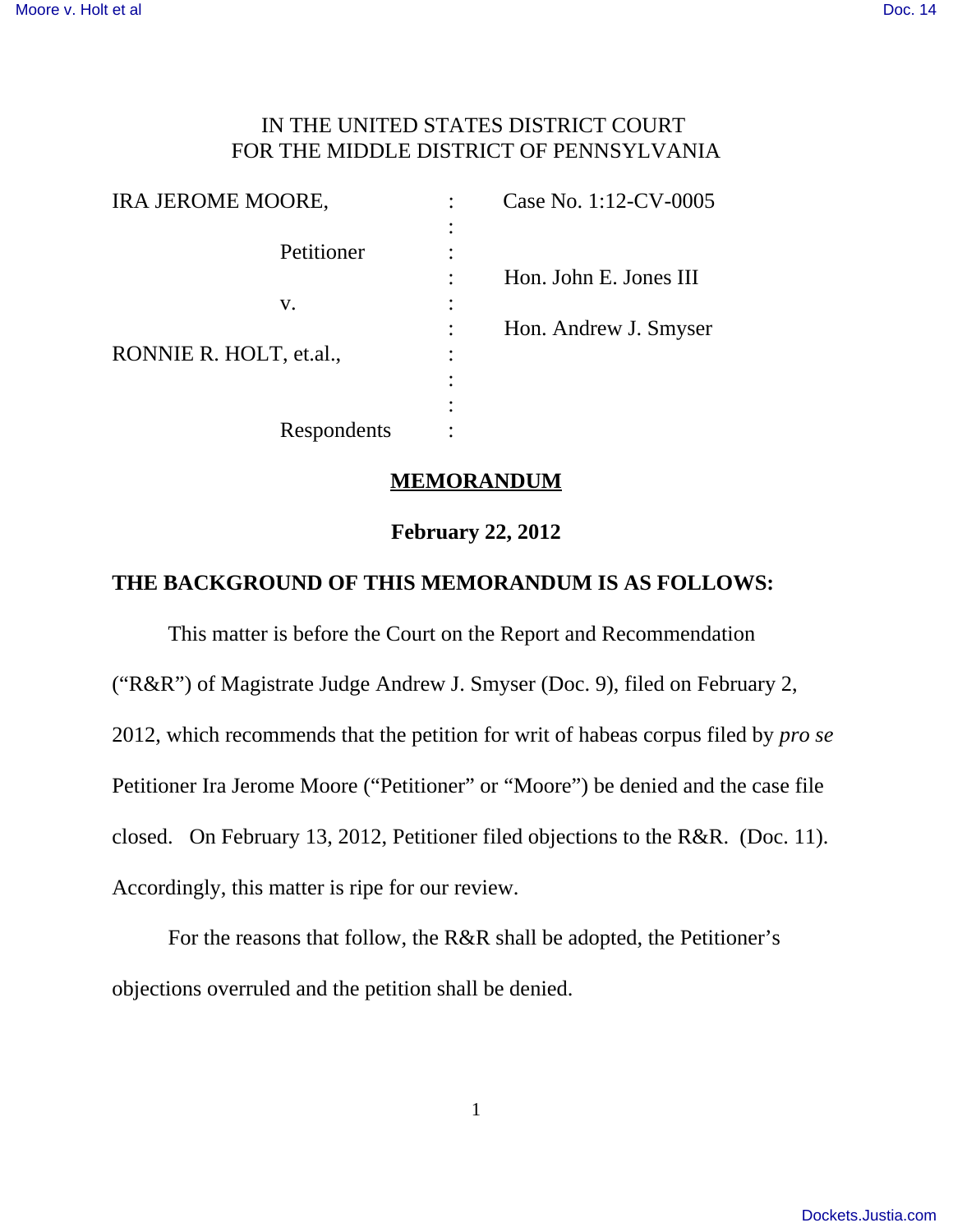#### **I. FACTUAL BACKGROUND/PROCEDURAL HISTORY**

This *pro se* petition for writ of habeas corpus was filed on January 3, 2012. (Doc. 1). Petitioner is a federal inmate serving a 210-month term of imprisonment which is to be followed by a 3-year term of supervised release following his convictions for conspiracy to commit bank robbery, attempted bank robbery, and interstate transportation of a stolen vehicle. Petitioner was arrested, tried, convicted and sentenced on these charges and his conviction was affirmed by the United States Court of Appeals for the Eighth Circuit in May, 1999. Moore's current petition challenges the constitutionality of his sentence and contends that the supervised release portion of his sentence must be treated as probation and thus be absorbed into his 210-month prison. As a result of these alleged violations of both the Constitution of the United States and the "Constitution for the Nation Pennsylvania," Moore seeks his "immediate release" from prison. (Doc. 1).

On February 2, 2012, Magistrate Judge Smyser issued a R&R recommending that the relief sought in the petition be denied. Magistrate Judge Smyser notes that '"the term of supervised release commences on the day the person is released from imprisonment,"' (Doc. 9, quoting 18 U.S.C. § 3624(e)) and that '"supervised release does not run while an individual remains in the custody of the Bureau of Prisons."' (Doc. 9, quoting *United States v. Johnson,* 529 U.S. 53, (2000)). Thus,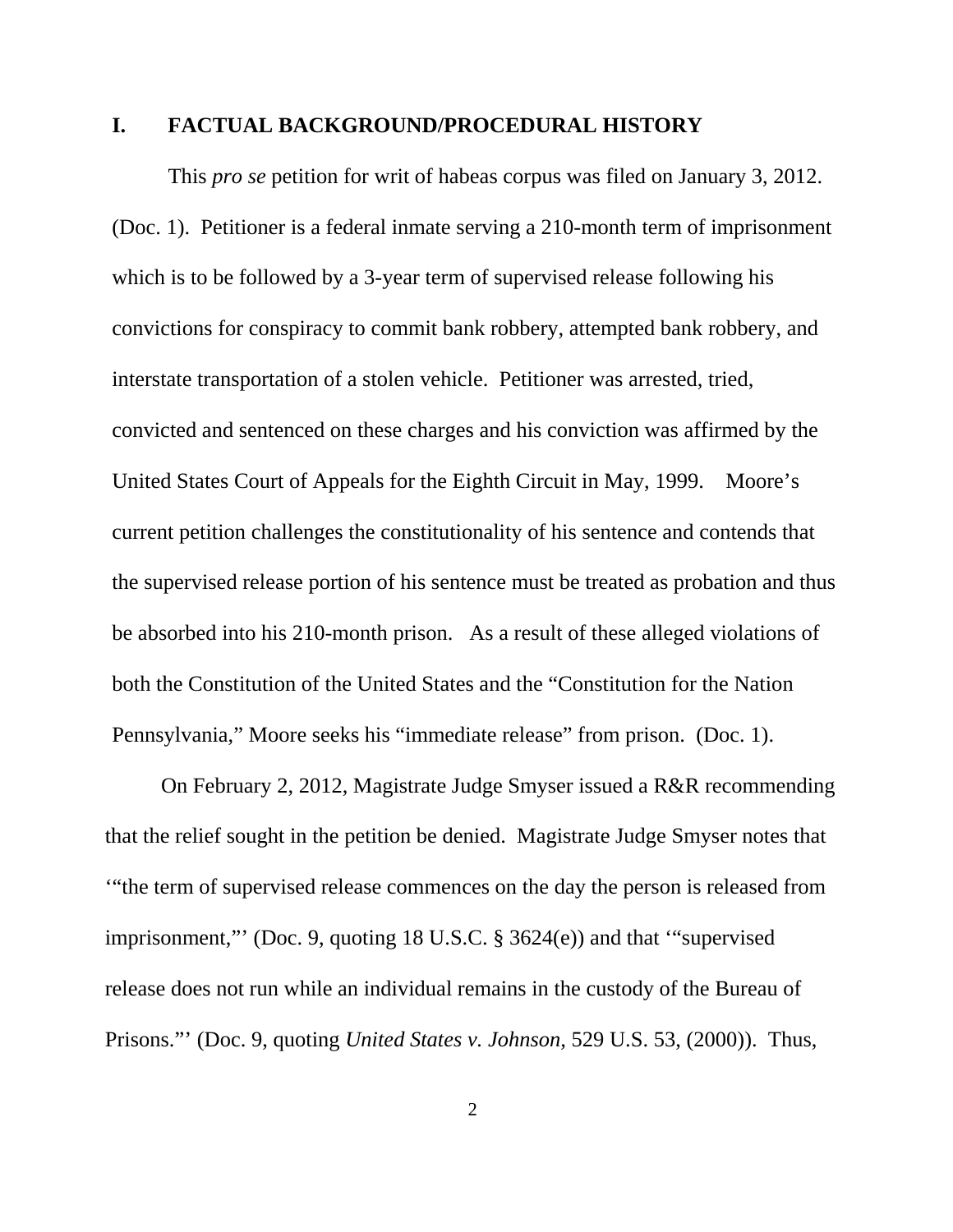Magistrate Judge Smyser reasons that, contrary to the petitioner's assertion, a term of supervised release is not deducted from the term of imprisonment. Rather, the supervised release term begins after the term of imprisonment ends. Petitioner objects to the issuance of an "order" by Magistrate Judge Smyser because the Magistrate Judge is not an Article III judge. Further, Petitioner objects to the issuance of the R&R "under the statutory scheme."

## **II. STANDARD OF REVIEW**

When objections are filed to the report of a magistrate judge, the district court makes a *de novo* determination of those portions of the report or specified proposed findings or recommendations to which objections are made. 28 U.S.C.  $\S$  636(b)(1); *United States v. Raddatz*, 447 U.S. 667, 674-75 (1980). The court may accept, reject, or modify, in whole or in part, the magistrate judge's findings or recommendations. *Id.* Although the standard of review is *de novo*, 28 U.S.C. § 636(b)(1) permits whatever reliance the district court, in the exercise of sound discretion, chooses to place on a magistrate judge's proposed findings and recommendations. *Raddatz*, 447 U.S. at 674-75; *see also Mathews v. Weber*, 423 U.S. 261, 275 (1976); *Goney v. Clark*, 749 F.2d 5, 7 (3d Cir. 1984).

#### **III. DISCUSSION**